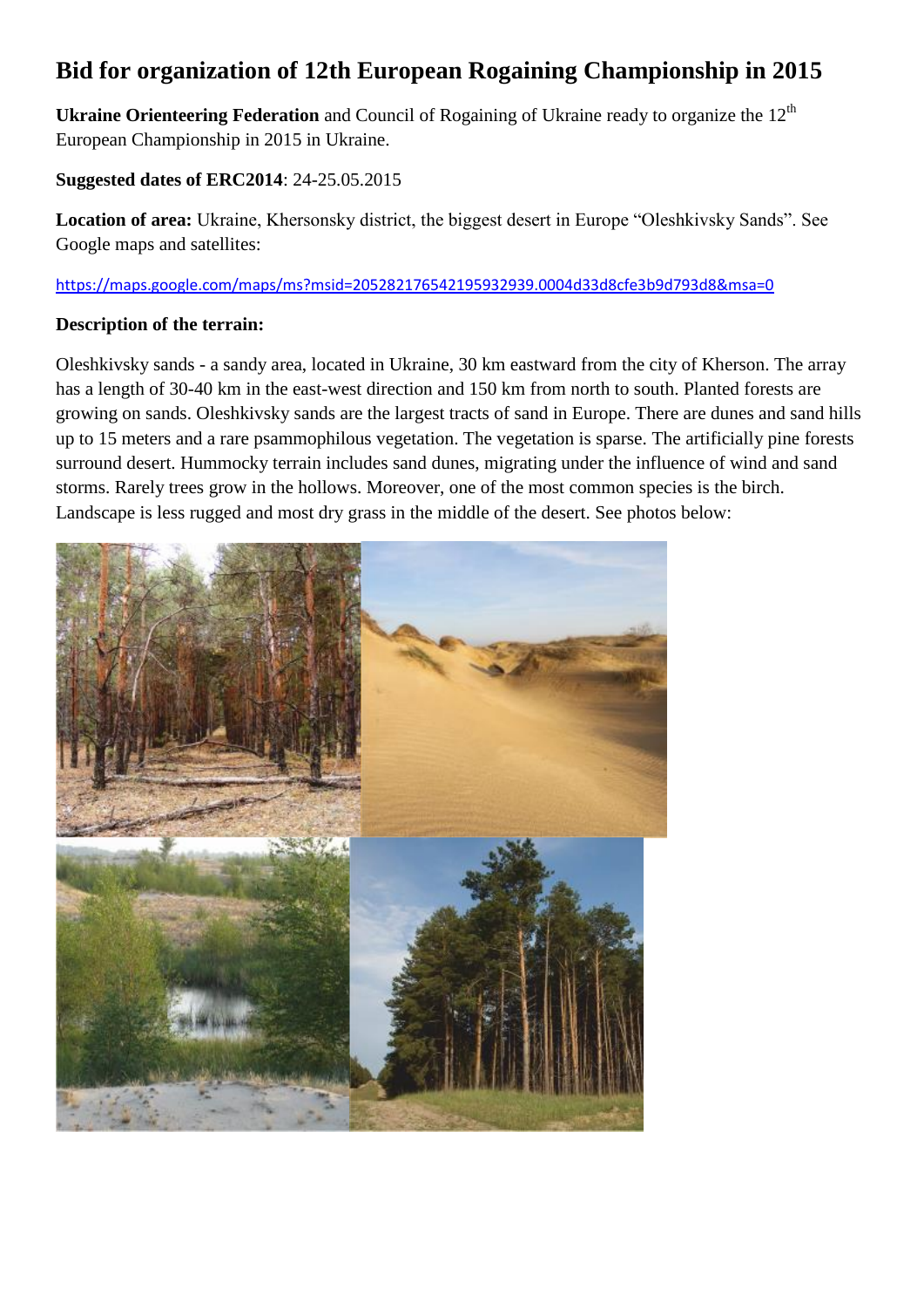

#### **The organizing group:**

Letychevskyi Oleksandr – organizer and main arbiter of main rogaining events in Central Ukraine: 4 Ukrainian rogaining championships 2011-2012, 2 Carpathian Mountain Rogaine (24 h) in 2010, 2011, 3 Kyiv Rogaining 2010, 2011, 2012, Rogaine "Kholodny Yar" 2012.

Kobets Serii – arbiter of national category. The experience of arbiter in a many championship of Ukraine in orienteering.

Plokhenko Valery - arbiter of national category, organizer of all major orienteering and adventure races events in Kherson district, event director in WOC'Tour 2007 (orienteering). Organizer of River Rogaining (24 hours) on river Dnipro in 2011.

Mykhailov Alexander - arbiter of national category, professional map-maker. Significant experience in Ukraine orienteering championships organization and in WOC (World Orienteering Championship) 2007.

Karas' Volodymyr - arbiter of national category. Significant experience in Ukraine orienteering championships organization and start arbiter in WOC-2007.

Sport school of Tsurupinsk city – experience of organization of Ukraine orienteering championships.

#### **Possible center of event:**

Located in Khersonsky district, Tsurupinsk region, village Radensk. Near possible event center the hotel "Golden Dune" is situated. See the photo below: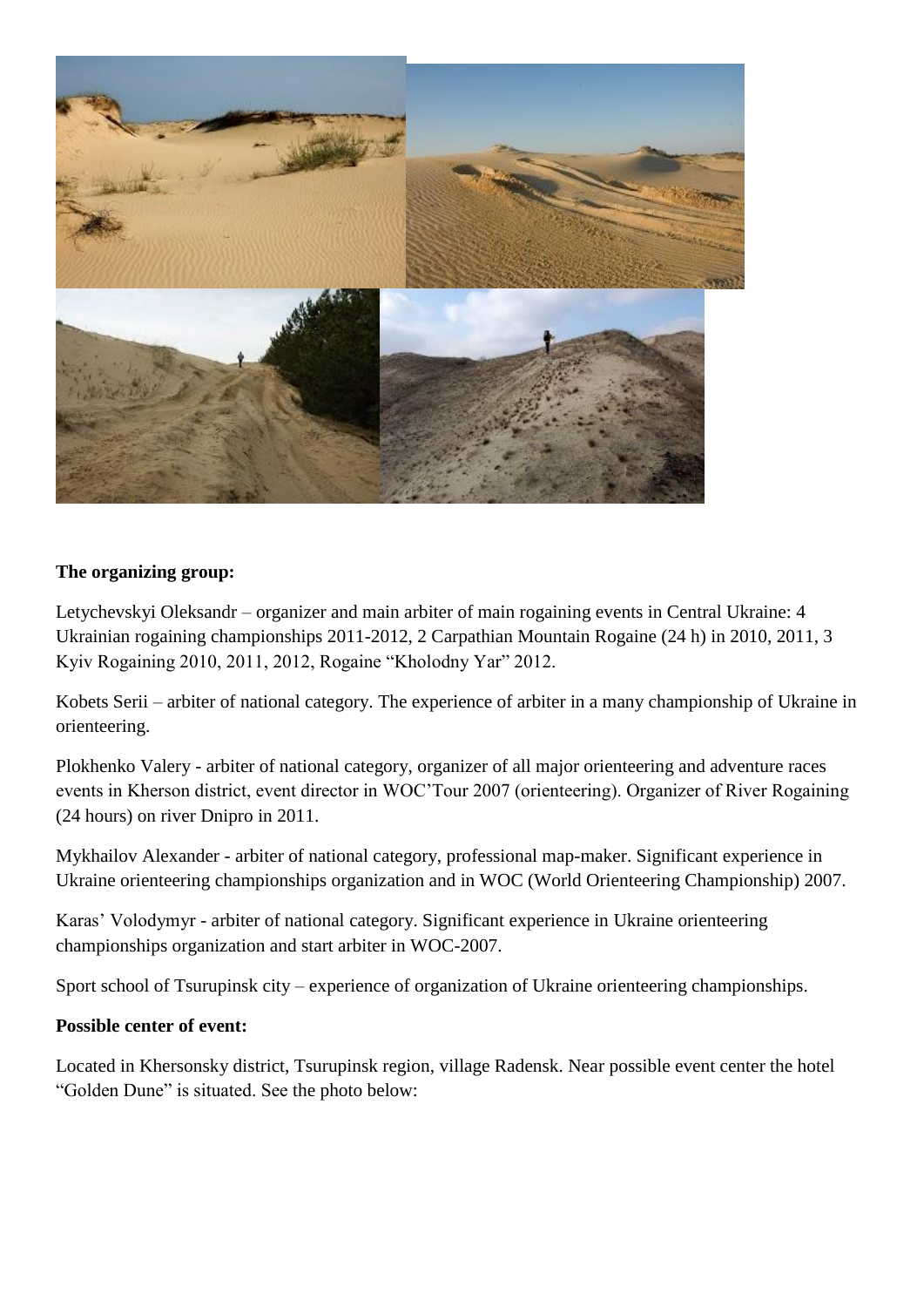

The main hotels of Kherson also are available for participants:

Hotel "Fregat": <http://www.hotelfregat.com/ru/>

Hotel "Ninel": [http://ninel.kherson.ua](http://ninel.kherson.ua/)

#### **Map information:**

See map area:

<https://maps.google.com/maps/ms?msid=205282176542195932939.0004d33d8cfe3b9d793d8&msa=0>

The square of area is 360 sq. km

The number of checkpoints: 60-70

Scale of map: 1:25000, 1:30000, H: 2-2,5 m. Sheet of map 80\*90 or 65\*75.

See the fragments of sport map in given area: